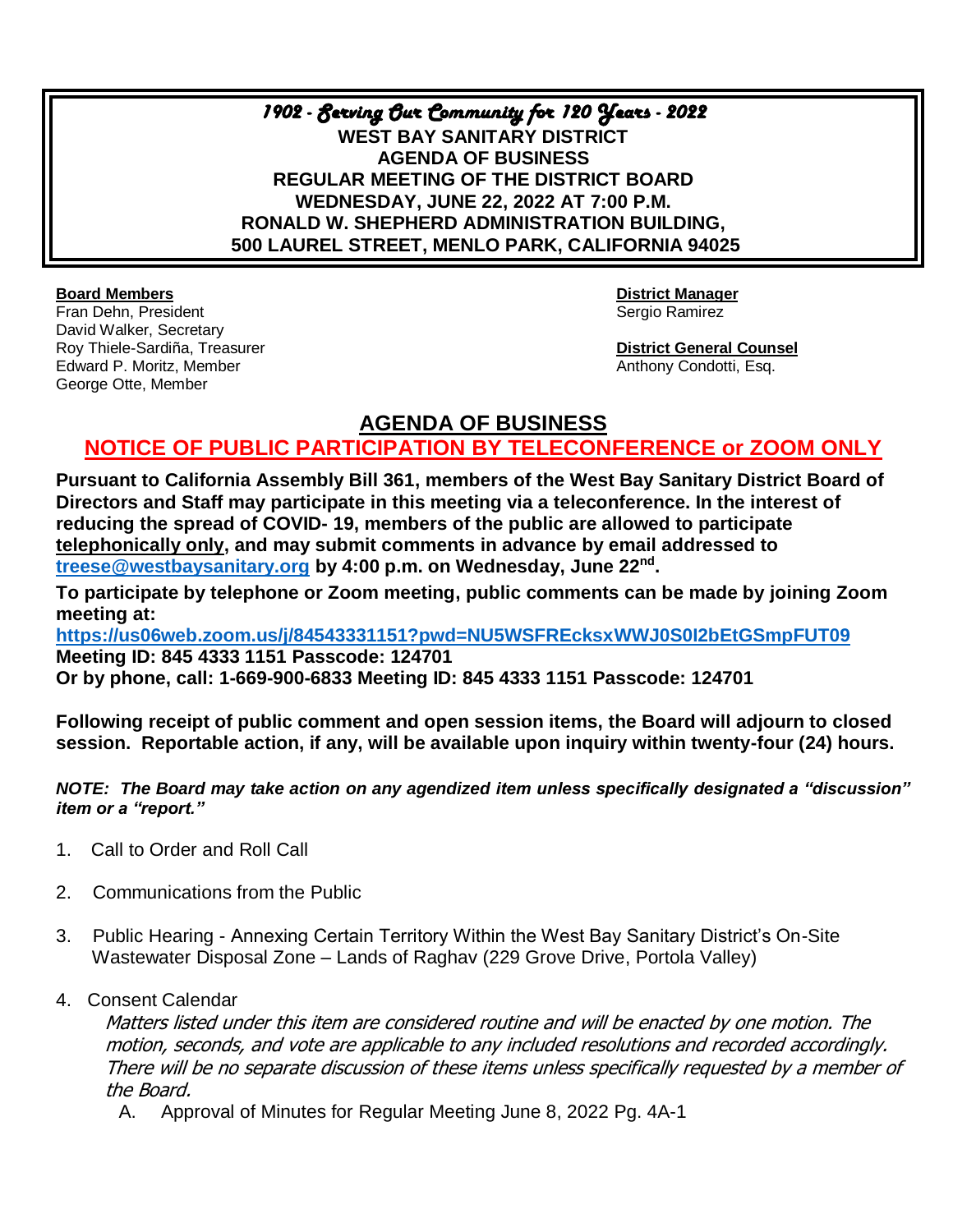- B. Approval of the Financial Activity Report Authorizing Payment of Certain Bills and Salaries and Consideration of Other Financial Matters thru May 31, 2022 Pg. 4B-1
- C. WBSD Operations and Maintenance Report May 2022 Pg. 4C-1
- D. Town of Los Altos Hills Operations and Maintenance Report for Work Performed by WBSD – May 2022 Pg. 4D-1
- E. Town of Woodside Operations and Maintenance Report for Work Performed by WBSD – May 2022 Pg. 4E-1
- F. Consider Adopting Resolution Consenting to Annexation of Territory to the West Bay Sanitary District by the San Mateo County Local Agency Formation Commission – 229 Grove Drive, Portola Valley (079-011-050), Lands of Raghav Pg. 4F-1
- G. Consider Adopting Resolution Ordering Annexation of Certain Parcels in the Territory of West Bay Sanitary District to the West Bay Sanitary District's On-Site Wastewater Disposal Zone Including Certain Determinations, Findings and Declarations of the District Board – Lands of Raghav (229 Grove Drive Portola Valley) Pg. 4G-1
- H. Consider Authorizing the District Manager to Issue the Class 3 Permit for the Sewer Realignment Required for 1173 Saratoga Avenue, East Palo Alto and Ratify Authorizing the District Manager to Execute an Agreement with the Property Owner Pg. 4-H
- 5. Discussion and Direction Following the Approval by San Mateo LAFCo on the Municipal Service Review for the City of East Palo Alto, East Palo Alto Sanitary District, and West Bay Sanitary District Pg. 5-1
- 6. District Manager's Report Pg. 6-1
- 7. Approve Resolution for Sanitary Sewer System Operation and Maintenance Services for The Town Of Los Altos Hills And Authorize The District Manager To Execute an Agreement Pg. 7-1
- 8. Approve Resolution for Amendment No.9 to the Maintenance Services Agreement Between West Bay Sanitary District and the Town Of Woodside for Sanitary Sewer Maintenance Services and Authorize the District Manager to Execute the Amendment Pg. 8-1
- 9. Presentation and Direction on District Root Foaming Services Pg. 9-1
- 10. Approve Additional Contributions from Connection Fees to the Treatment Plant Reserve in FY 2021-22 Pg. 10-1
- 11. June 22<sup>nd</sup>, 2022 Update Report on District Response to Corona Virus Pg. 11-1
- 12. Discussion and Direction on Sharon Heights Recycled Water Plant Pg. 12-1
- 13. Discussion and Direction on Bayfront Recycled Water Project and Status Update Pg. 13-1
- 14. Report and Discussion on South Bayside Waste Management Authority (SBWMA) Pg. 14-1
- 15. Report and Discussion on Silicon Valley Clean Water (SVCW) Plant Pg. 15-1